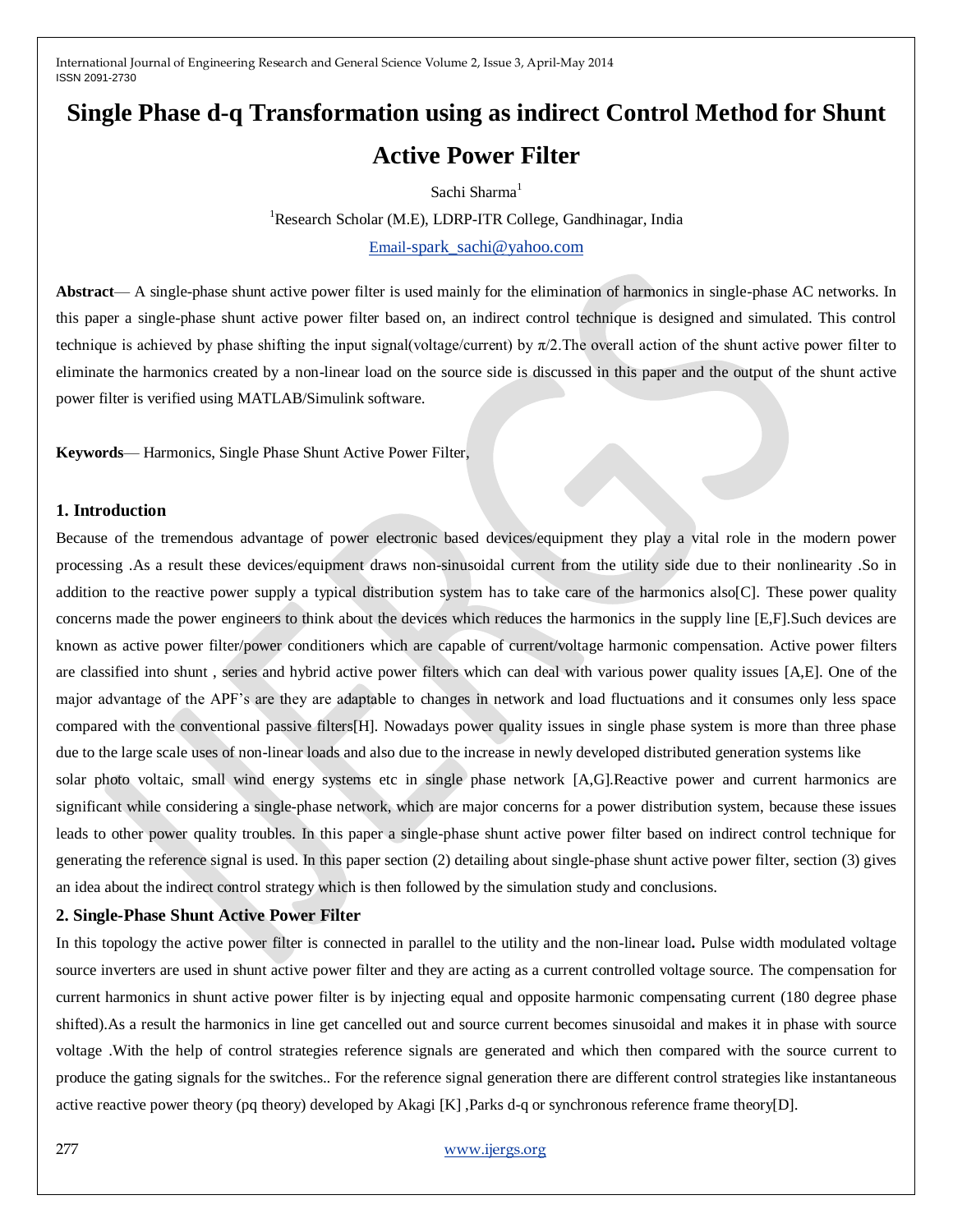These control strategies are mainly focused on three phase systems [I].The three phase pq theory is made applicable to the single phase systems by the work of Liu [J] by phase shifting an imaginary variable which is similar to voltage or current signals by 90 degree. Later this concept extended to single phase synchronous d-q reference frame by Zhang [B].



**Figure 1:** Principle of shunt active power filter.

# **3. Indirect Control Technique**

## **3.1 Single-phase d-q transformation**



**Figure 3:** Reference signal generation using single-phase d-q transformation.

A single-phase system can directly convert into  $\alpha\beta$  frame without any matrix transformation. An imaginary variable obtained by shifting the original signal (voltage/current) by 90 degrees and thus the original signal and imaginary signal represent the load current in αβ co-ordinates.

$$
\begin{bmatrix} i_{L\alpha} \\ i_{L\beta} \end{bmatrix} = \begin{bmatrix} i_{L(\omega t + \emptyset)} \\ i_{L(\omega t + \emptyset + \pi/2)} \end{bmatrix}
$$
 (1)

From second equation we can write as

$$
\begin{bmatrix} i_{Ld} \\ i_{Lq} \end{bmatrix} = \begin{bmatrix} sin(\omega t) & -cos(\omega t) \\ cos(\omega t) & sin(\omega t) \end{bmatrix} \begin{bmatrix} i_{L\alpha} \\ i_{L\beta} \end{bmatrix}
$$
 (2)

278 [www.ijergs.org](http://www.ijergs.org/) From  $i_{Ld}$  and  $i_{Lq}$  we can derive fundamental active ,fundamental reactive, harmonic active, and harmonic reactive by using appropriate filters . The DC components  $i_{Ld}^-$ ,  $i_{Lq}^-$  are obtained by using LPF and AC components  $i_{Ld}^-$ ,  $i_{Lq}^-$  are obtained by using HPF.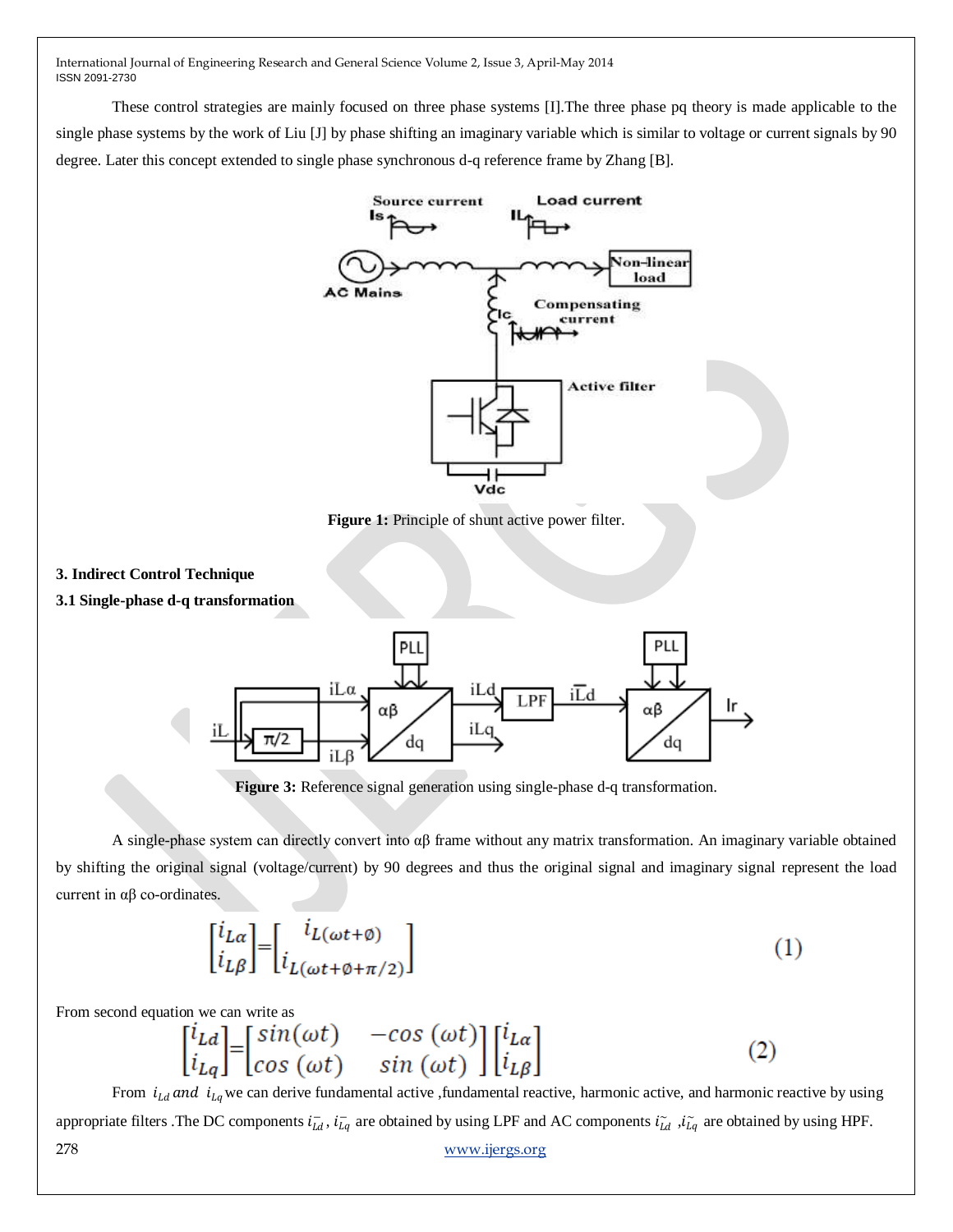Here we are using the DC component for the generation of reference current hence it is called indirect method. The load requires only

fundamental active part of the source current.

$$
\begin{bmatrix} i_{Ld}^* \\ i_{Lq}^* \end{bmatrix} = \begin{bmatrix} i_{Ld}^- + 0 \\ 0 + 0 \end{bmatrix} \tag{3}
$$

$$
\begin{bmatrix} i_{sa}^* \\ i_{s\beta}^* \end{bmatrix} = \begin{bmatrix} \sin(\omega t) & -\cos(\omega t) \\ \cos(\omega t) & \sin(\omega t) \end{bmatrix}^{-1} \begin{bmatrix} i_{Ld}^* \\ i_{Lq}^* \end{bmatrix}
$$
(4)

In order to obtain a constant DC voltage across the active filter the term  $i_{\text{DC}}$  is added to the above equation.

$$
\begin{bmatrix} i_{s\alpha}^* \\ i_{s\beta}^* \end{bmatrix} = \begin{bmatrix} \sin(\omega t) & \cos(\omega t) \\ -\cos(\omega t) & \sin(\omega t) \end{bmatrix} \begin{bmatrix} i_{Ld}^- + i_{Dc} \\ 0 \end{bmatrix}
$$
 (5)

s

Therefore the reference signal is

$$
i_{sa}^*(\omega t) = \sin(\omega t)(i_{Ld}^- + i_{DC})
$$
 (6)

The generated reference current is used for making gating pulses to the inverter switches which further inject the compensating current into the line



**Figure 4:** Simulink model of proposed shunt active power filter.

### **4. Simulation Study**

The proposed single-phase shunt active power filter using indirect control strategy is simulated in simpower system toolbox in MATLAB software. Here a 60Hz source is connected to the non-linear diode rectifier load.Due to the non-linearity in the load the source current is distorted and the THD content is about 38.90%.When the shunt active power filter is connected in between source and load which injects thenegative harmonic compensating current into the line and the source current regain its sinusoidal nature , the power factor is much better than without the filter and the THD content is improved to 9.65%.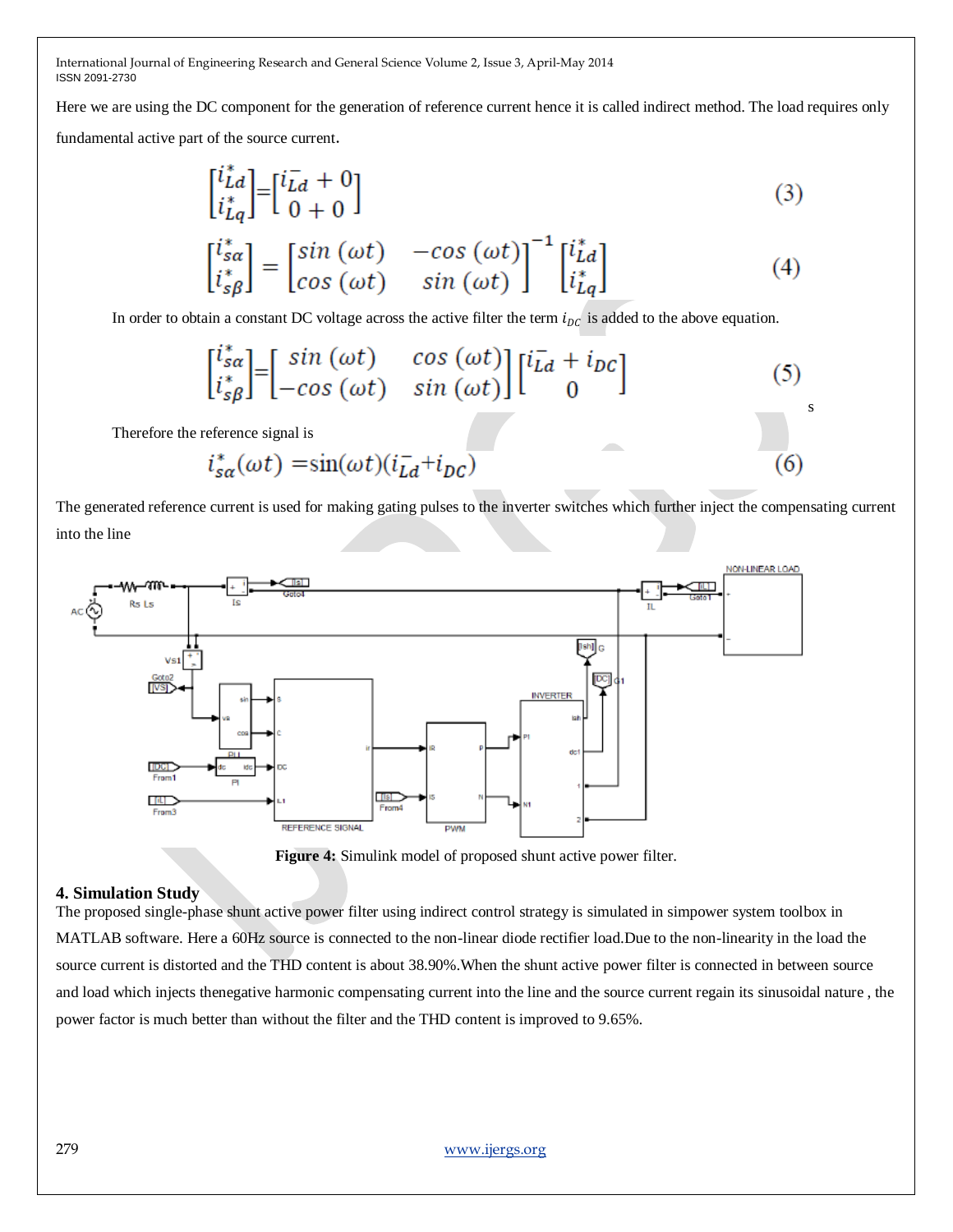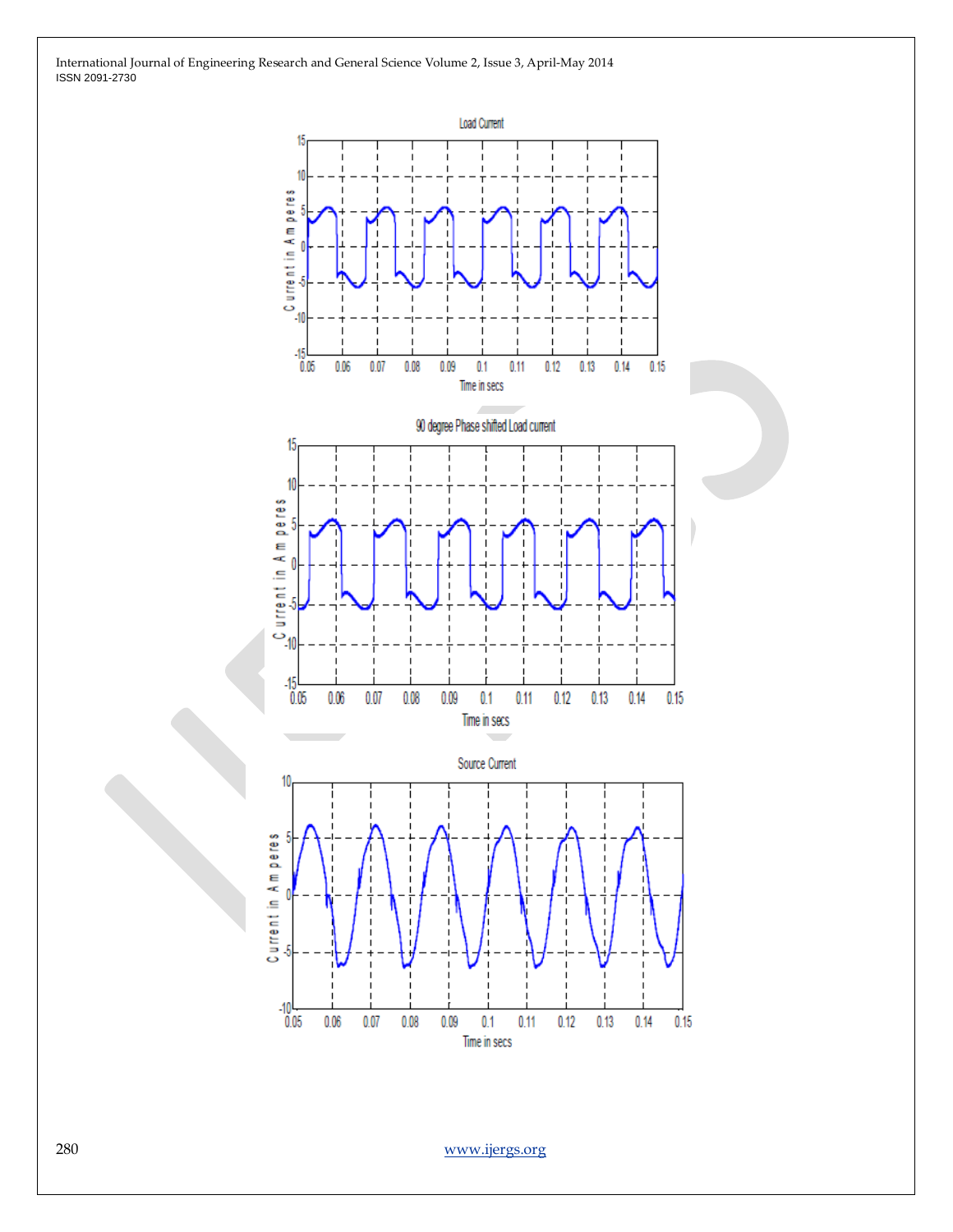International Journal of Engineering Research and General Science Volume 2, Issue 3, April-May 2014 ISSN 2091-2730

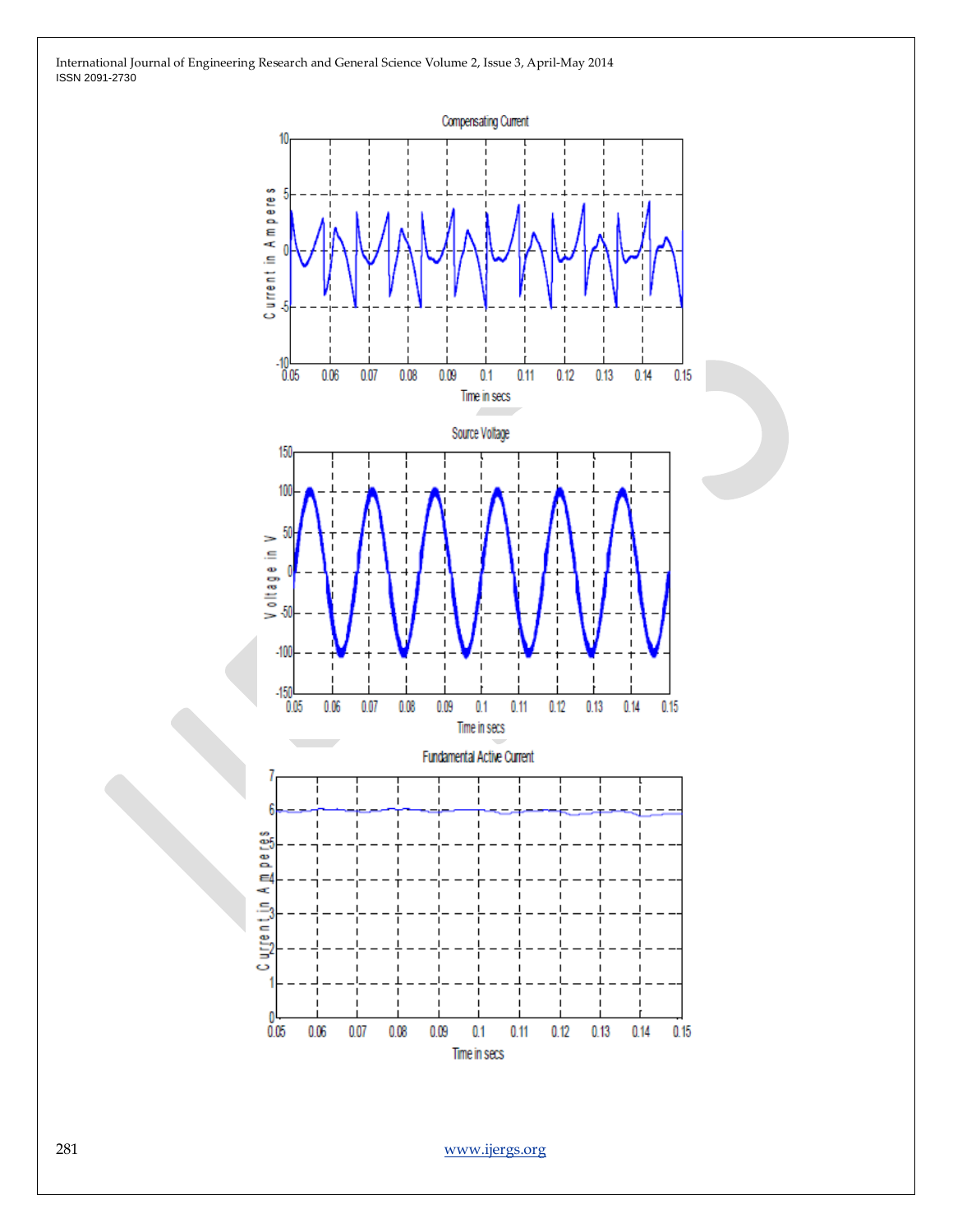

Figure 5: FFT analysis of distorted source current.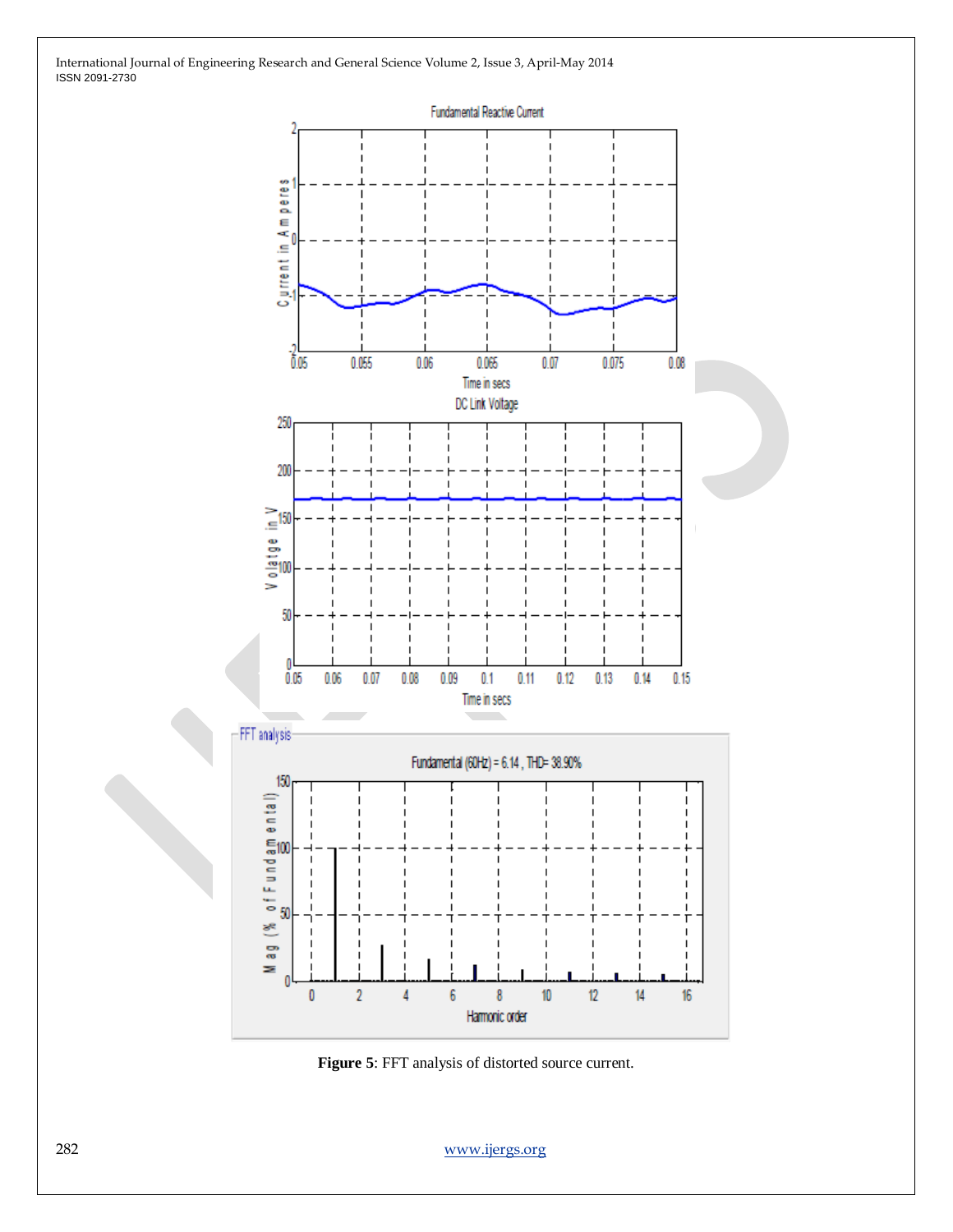

**Figure 6**: FFT analysis of source current after compensation.



Figure 7: FFT analysis of source voltage.

**Table 1:** Performance of indirect control technique for 1Ø SAPF.

|                       | THD (%)                |
|-----------------------|------------------------|
| Condition             | Source Current $(I_s)$ |
| <b>Without Filter</b> | 38.90                  |
| With Filter           | 9.65                   |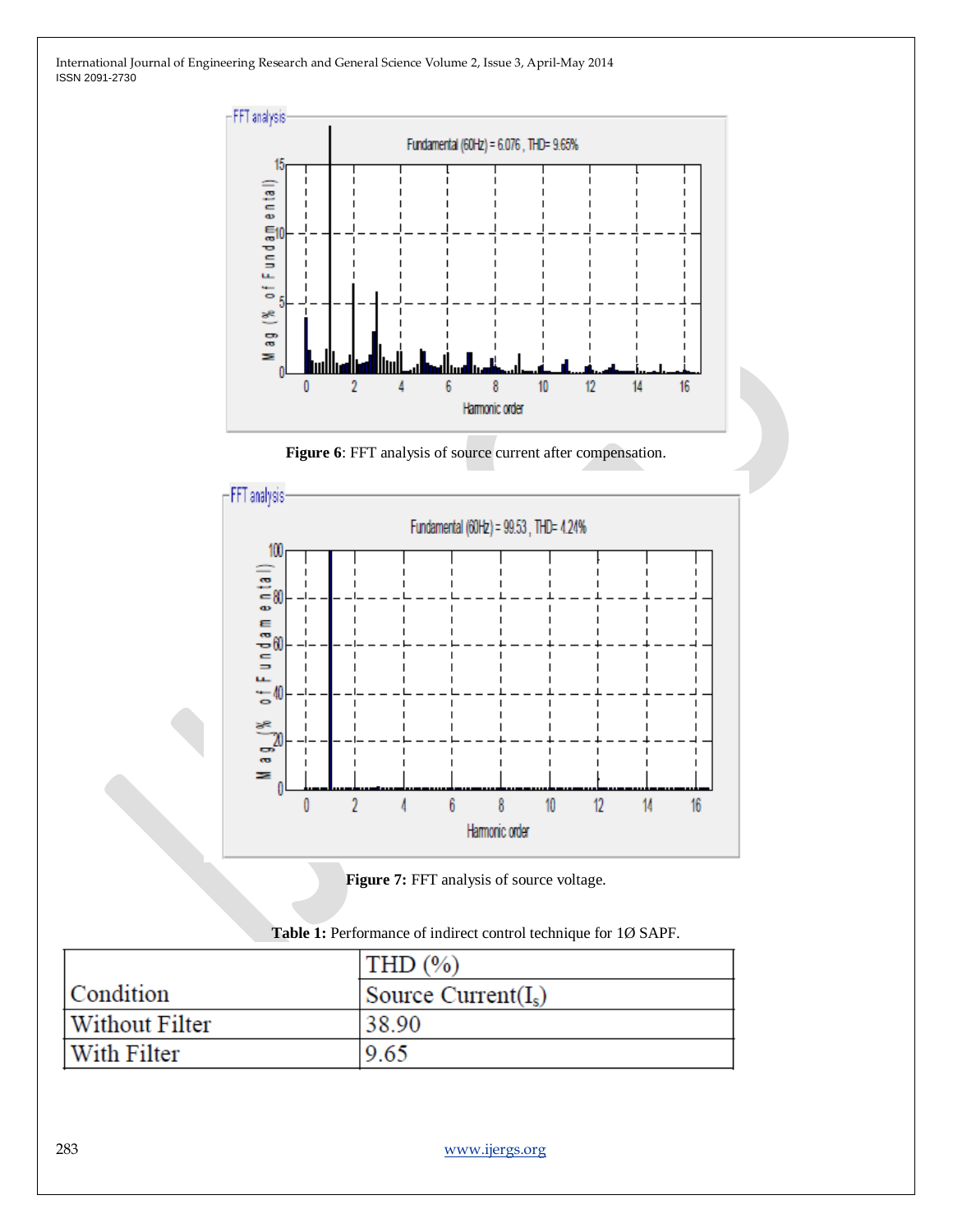#### **5. ACKNOWLEDGEMENT**

 A colossal number of people have directly or indirectly helped me at different levels of me to successfully accomplish it. It is their relentless support and care that has got me through this memorable journey of our life. So, here I would like to express our sincere gratitude towards them.

I am grateful to all faculty members of Electrical Engineering Department, LDRP Institute of Technology & Research. I also thank our Head of Electrical Engineering Department, Prof. H. N. Prajapati for providing the necessary infrastructure to carry out the paper work at the institute. Last but not least, we would like to express thanks to the Almighty GOD and our families without whose blessings the successful accomplishment of this seminar could not have been possible. I will always remember and cherish each and every one who has helped me to bring the project to this level.

#### **6. Conclusion**

A single phase shunt active power filter based on indirect control technique is used in this paper. Using this control strategy reference signal is generated successfully. The shunt active power filter is found effective in injecting harmonic compensating current and thereby reducing the source current THD and improves the power factor of the line.The THD is reduced from 38.90% to 9.65% after compensation. It is also noticed that a constant voltage appears across the DC-link capacitor which helps the smooth functioning of the voltage source inverter.The shunt active power filter output is verified successfully with the help of MATLAB software.

# **REFERENCES:**

- [1] V Khadikar, A Chandra and B N Singh(2009), "Generalised single-phase p-q theory for active power filtering: simulation and DSP-based experimental investigation‖, IET Power Electronics,,Vol.**2,**No.1,pp.67-78.
- [2] R Zhang, M Cardinal, P Szczesny and M Dame(2002), "A grid simulator with control of single-phase power converters in D-Q rotating frame," in proc. IEEE Power Electronics Specialists Conference(PESC),vol.,pp.1431-1436.
- [3] M Gonzalez, V Cardenas and F Pazos (2004), "D-Q transformation development for single-phase systems to compensate harmonic distortion and reactive power," in Proc. IEEE Power Electronics Congress ,pp.177-182.
- [4] S Golestan, M Joorabian, H Rastegar, A Roshan and J.M. Guerrero(2009), "Droop based control of parallel-connected single phase inverters in D-Q rotating frame," in Proc. IEEE Industrial Technology,pp1-6.
- [5] B Singh, K Al-Haddad and A Chandra(1999),"A Review of Active Power Filters for Power Quality Improvement", IEEE Transactions Ind. Electro. Vol **45**,no.**5**,pp.960-971.
- [6] M El-Habrouk, M K.Darwish and P Mehta(2000),"Active power filters a review", in Proc. Of IEE-Elect. Power Appl,vol.**147**,no-5,pp.403-413.
- [7] Kunjumuhammed L.P,Mishra M.K(2006) , "Comparison of single phase shunt active power filters algorithm", proc. Annu. Conf..IEEE Power India.
- [8] Mohammad H Rashid(2007), "Power Electronics Handbook: Devices Circuits and Applications "Elsevier 2e. Single-Phase Shunt Active Power Filter Using Indirect Control Method 89
- [9] H Akagi, Y Kanazawad and A Nabae (1984), "Instantaneous reactive power compensators comprising switching devices without energy storage Components", IEEE Trans.Ind.Appl,Vol.20.no-3,pp 625-630.